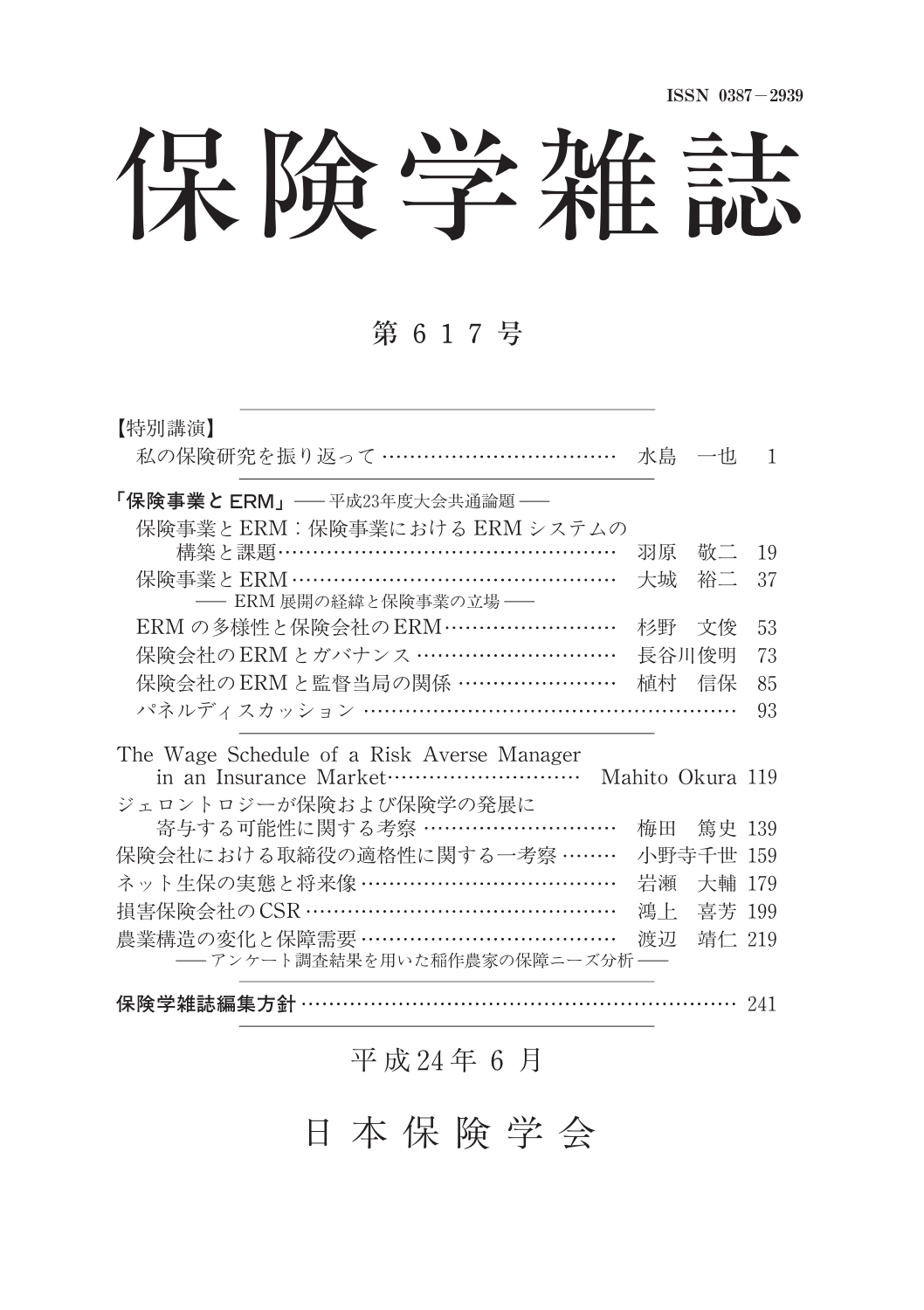|                                                   |   |   |      | 保 険 学 雑 誌                                 |    |        |                     |    |
|---------------------------------------------------|---|---|------|-------------------------------------------|----|--------|---------------------|----|
|                                                   |   |   |      | 第 617 号                                   |    |        |                     |    |
| 平成24年 6 月30日 - 発行                                 |   |   |      |                                           |    |        |                     |    |
|                                                   |   |   |      |                                           |    | 《非壳品》  |                     |    |
|                                                   |   |   | 編集委員 |                                           | 中  | 浜      |                     | 降  |
|                                                   |   |   |      |                                           | 井  | $\Box$ | 富                   | 夫  |
|                                                   |   |   |      |                                           |    | 石 田 成  |                     | 一則 |
|                                                   |   |   |      |                                           |    |        | 河本淳孝<br>澤本百合        |    |
|                                                   |   |   |      |                                           | ПI | 野 嘉    |                     | 朗  |
|                                                   |   |   |      |                                           |    |        |                     |    |
| 編 集 兼<br>発行者                                      |   | 日 |      | 本保険学会                                     |    |        |                     |    |
| न्छ101-8335 東京都千代田区神田淡路町2―9<br>公益財団法人損害保険事業総合研究所内 |   |   |      |                                           |    |        |                     |    |
| 発行所                                               | Ħ |   |      | 本 保 険 学 会                                 |    |        |                     |    |
| न्छ101-8335 東京都千代田区神田淡路町2―9                       |   |   | 雷    | 公益財団法人損害保険事業総合研究所内<br>振替口座 00160-8-607601 |    |        | 話 $(03)3255 - 5511$ |    |

印刷所 株式会社 松 濤 企 画 〠101-0051 東京都千代田区神田神保町2-445階